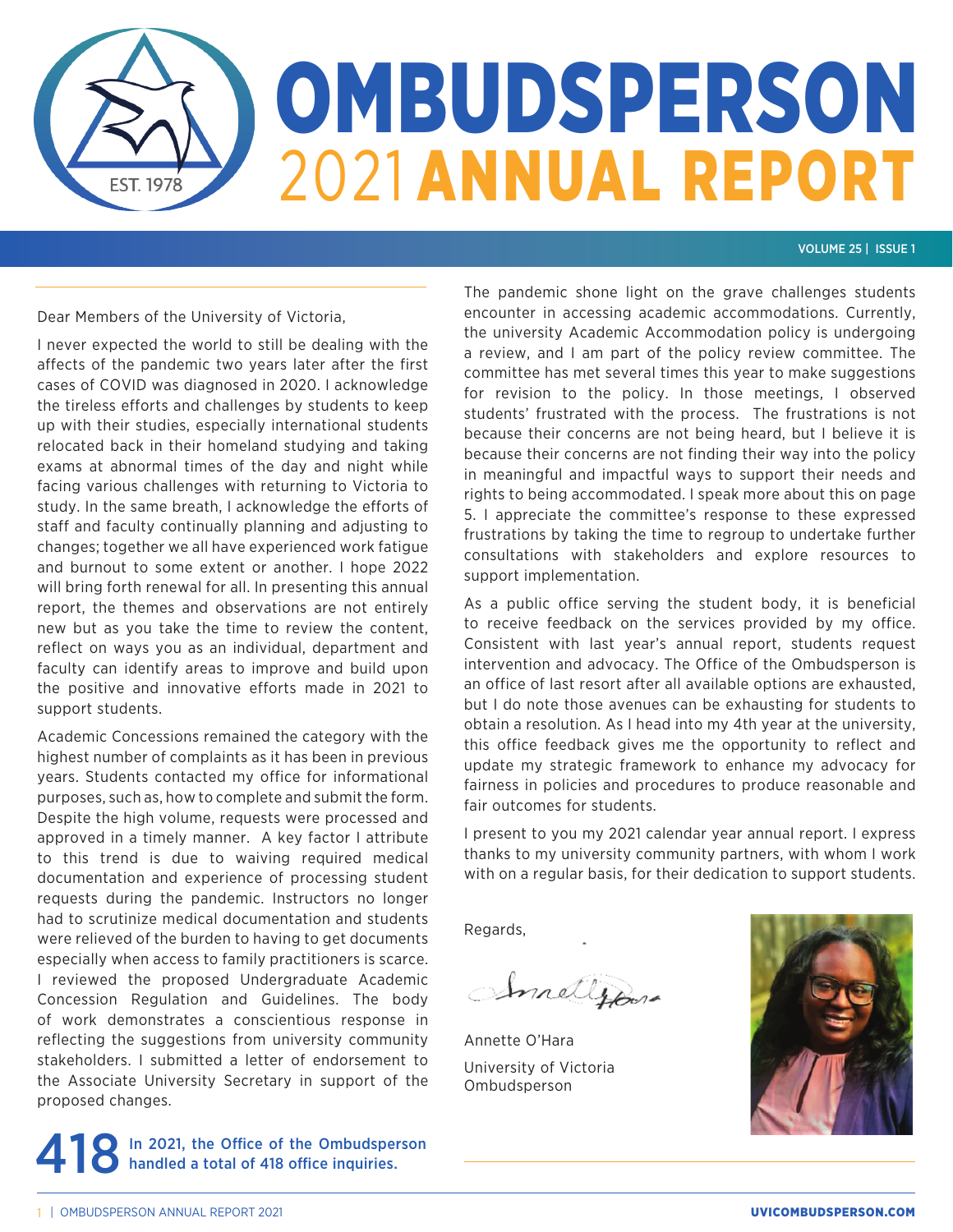# VISION, MISSION, GOALS

# WHAT IS AN OMBUDSPERSON? WHAT IS AN OMBUDSPERSON?

### Complaints efficiently addressed.

Despite the restraints placed on office operations due to COVID, students were able to access services from the Ombudsperson primarily through email, phone and Zoom. Using Zoom was helpful as it made my services accessible for those students who were living outside of BC and Canada. Virtual appointments will continue to be an option for students to connect with the Ombudsperson.

An Ombudsman/Ombudsperson assists with the fair and expeditious resolution of complaints in an *impartial*, confidential and independent manner. Services are free of charge and the Ombudsman/person is not a representative of the person raising the complaint or the organization being complained about. Depending on how it is has been established, Ombudsman/person roles include:

- The use of informal resolutions for complaints using tools like mediation, negotiation and shuttle diplomacy.
- The use of Inquiries and structured investigations to determine whether a complaint is founded along with the ability to make recommendations to correct unfair situations, both in individual cases and to address systemic issues
- Assistance with resolving complaints through advice, referral and discussion and by exploring available options.
- Looking for trends and patterns in complaints to identify and make recommendations to address potential systemic issues and seek system-wide improvements to influence positive changes.

(taken from Forum of Canadian Ombudspersons website www.ombudsmanforum.ca)

At UVic, the Ombuds office is mandated to deal with student-related issues and may provide information and referrals; offer confidential advice, feedback or coaching; problem-solve or facilitate communication; review or investigate.

• An Ombuds Office helps address grievances. Those with a sense of grievance against the institution are often less productive as staff or faculty members, less likely to succeed as students, and less likely to contribute as alumni;

• An Ombuds Office can help prevent conflicts from escalating. Conflicts cost time and resources;

• An Ombuds Office is tangible proof that the institution values fairness and values the members of the institutional community as individuals.

# CASE DISTRIBUTION

# TYPE OF OFFICE VISITOR

# VISITORS WHO CONTACTED THE OFFICE, SOUGHT HELP IN THE FOLLOWING WAYS:

This is the second year using the feedback survey as part of office operations. The survey provides a good look at how the office can respond to improve addressing complaints. You can refer to the results on pg. 4. As a one-person office, taking time off sometimes represents challenges because students do not have access to office services when the Ombudsperson is away. The volume and time required to address concerns for students requires the office to revisit its complaint handling process to assess for effectiveness and accountability.

### University staff and faculty members supported in improving academic administration.

In 2021, the Ombudsperson Office connected with different departments, such as, Resident Services and the Chemistry Department. The office continues to act as a resource to academic leaders and university staff to consult about procedural aspects on addressing student matters. The Ombudsperson will begin working on developing a university wide training on administrative fairness. Faculty resources are currently available in the "Faculty Resources" section of the Ombudsperson website.







### A university community committed to fairness.

# MISSION

To promote and support fairness, as an independent voice in the university community

# STRATEGIC GOALS

### Students who need help are aware of services offered by the Ombudsperson and can access them.

# WHY HAVE AN OMBUDSPERSON?

"Just so you know, I definitely appreciated and still appreciate the time you put in with me back then, [it's] a huge and instrumental resource."

# YEAR TO YEAR *(Number of office files)*

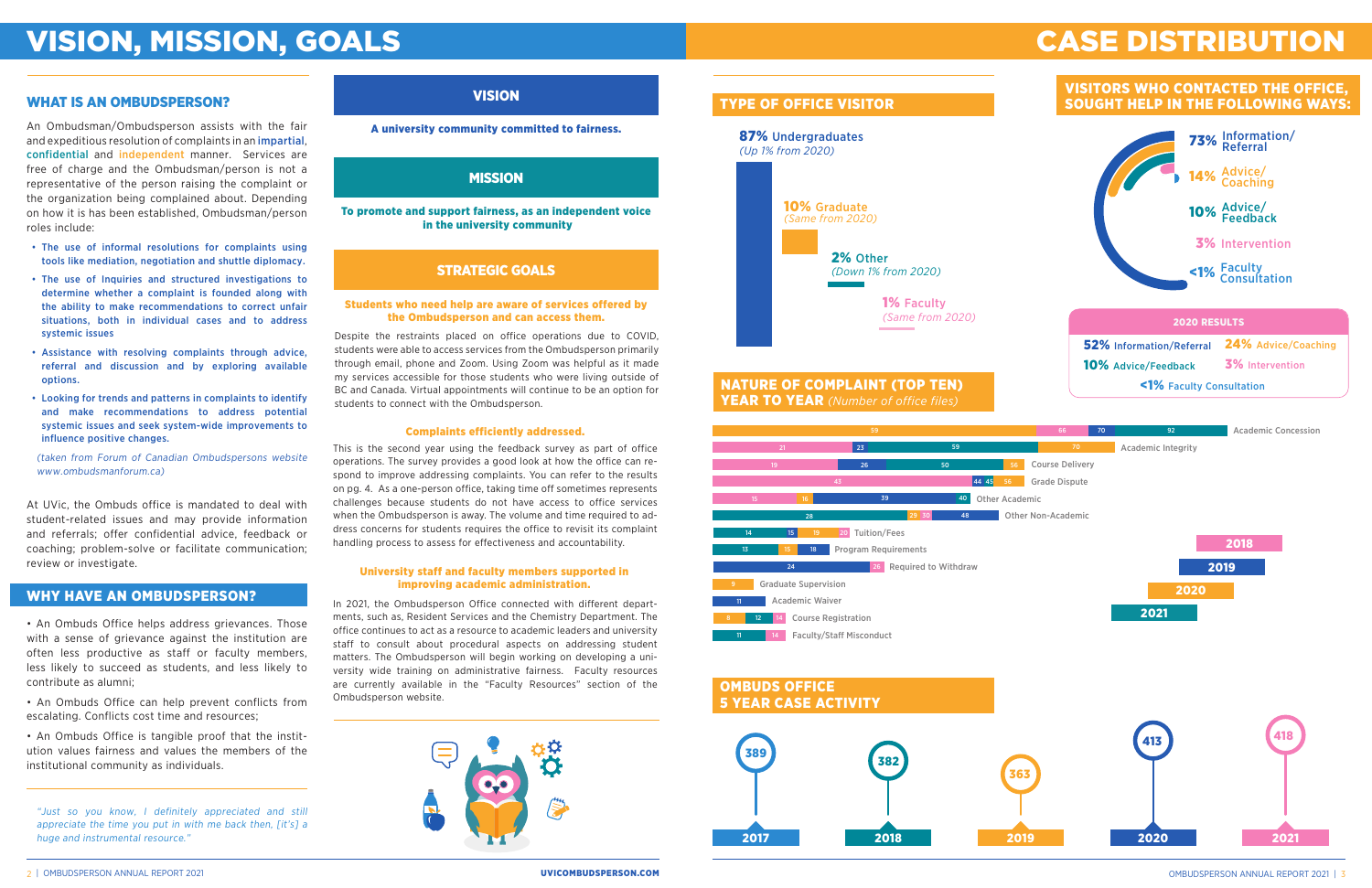# CASE EXAMPLES

As the Ombudsperson, I initiated an investigation on one of the matters, which included conducting interviews and reviewing information available at the time and concluded the matter with a report to the Faculty. Although the Faculty did not agree with the report in its entirety, the faculty did support in taking action in response to the recommendations made. The Faculty reviewed and responded to my report as follows:

The Faculty recognizes that there could be greater clarity on the steps available to students to resolve disputes and conflicts at the Faculty. I have asked [the] Associate Dean to develop a guide to provide information to students regarding the dispute resolution processes that are available to students at the Faculty when they experience conflicts…This guide will cover issues such as students being able to access a support person during disciplinary processes and that appeal processes should be clearly explained in communications with students.

I do note that as the university develops an Equity, Diversity and Inclusion framework there may be academic units who incorporate a decolonize approach to address student misconduct issues, which I think can be applied more broadly throughout the university at the same time I encourage institutional wide consistency in the principles of administrative fairness. As David Karp, author of Little Book of Restorative Justice for Colleges and Universities (2019) state:

*"The way we respond to student misconduct symbolizes the kind of community we aspire to be."*



## STUDENT MISCONDUCT

Policy AC 1300 Resolution of Non-Academic Allegations is the primary student misconduct policy. Academic units may proceed in addressing student misconduct issues using a combination of relevant university policies including policies found in the academic calendar. The Creating a Respectful and Learning Environment and Attendance Policies in the academic calendar states:

All members of the university community have the right to experience, and the responsibility to help create, such an environment. In any course, the instructor has the primary responsibility for creating a respectful and productive learning environment in a manner consistent with other university policies and regulations.

An instructor may refuse a student admission to a lecture, laboratory, online course discussion or learning activity, tutorial or other learning activity set out in the course outline because of lateness, misconduct, inattention or failure to meet the responsibilities of the course set out in the course outline.

The academic calendar includes an appeal mechanism for students by appealing through the line of authority, namely the instructor, Director/Chair and the Dean or the Dean's delegate. This past year, I observed two academic units from two different faculties address student misconduct issues with no specific procedure, such as the "Procedures for dealing with violations of academic integrity" found in the academic calendar. I acknowledge, not all situations are neatly covered by a specific policy. In such cases, academic leaders should ensure the principles of administrative fairness exist to ensure the integrity of the process. I observed the following challenges in the cases brought to my attention:

- Lack of clear and reasonable notice of the allegations, which led to confusion and mistrust between faculty, staff and students.
- Difficulty in clearly identifying the nature of the allegations.
- Students not informed of their right to access a support person or an adviser as part of the process.
- In one instance, it was not clear if a student had access to appeal. In another instance, the time available for the student to appeal became moot because too much time has passed while the student was trying to clarify the process and determine their options.

# 51 INDIVIDUAL INTERVENTIONS

The Ombudsperson only intervenes in individual cases with student's consent; however, the Ombudsperson does have the authority to initiate case reviews and investigations. Interventions include facilitating communication between students and academic units, problem-solving, mediation and case review/ investigation.

# OMBUDSPERSON FEEDBACK SURVEY

I was treated in a helpful, polite and efficient manner by the Ombudsperson? *(Up 1% from 2020)*

73% YES

How would you rate our experience with the Ombudsperson's office? *(Down 10% from 2020)*



I was given relevant, accurate and adequate information to enable me to understand and evaluate the options available to me to address my concerns?

72% NEUTRAL, AGREE, **STRONGLY** AGREE

## FEEDBACK SURVEY COMMENTS?

The survey invites participants to write additional comments or suggestions about the services received from the Ombudsperson. This year 47% of the participants provided additional comments. It is important to shine light on the spectrum of concerns and experiences students encounter to identify concerns to identify areas for improvement; some of those comments are highlighted as follows:

*"When I finally had the opportunity to talk to the person, I didn't feel like they were on my side, maybe I came in with the expectation that the Ombudsperson is a facility that represents and supports the student's side of the issue, but instead it felt more like more blame is put on me, and I just wished they were more on my side…"*

*"The Ombudsperson was generally knowledgeable, respectful and approachable. A great source of information if you haven't already looked into an issue, but did not help to solve or ease my stress regarding my issue since they do not provide any form of intervention or action-oriented support. In my case, this is what I was looking for, and what would have been helpful even on a small scale."*



*"[The Ombudsperson} is fantastic, huge endorsement for her to be able to pluck out information that otherwise would be hard to obtain. She is quiet busy, but when she gets the time she ensures that she doesn't rush anything, hence, doesn't sacrifice quality for quantity."*

Impartiality is a principle of practice incorporated by all those who work as Ombudspersons through various public service sectors. Impartiality means, the Ombudsperson does not give special favour or treatment to any specific member of the university community, as there are no benefits or interests to gain from the outcomes. As an Ombudsperson, I do advocate for fairness in university policies and procedures that affect students by making recommendations and working with staff, faculty and student societies in various ways to improve upon outcomes for students. Intervention is not available when regular avenues for resolution remain available. The Ombudsperson can initiate investigations when there are concerns about fairness in the process itself; however, these take time to conduct and conclude. Over the past two years, students have expressed the want or need for intervention. As an Ombudsperson, I see the role of "being on the side of students" on a regular basis is an area that the undergraduate and graduate student societies should consider.

*(7.6% participation rate)*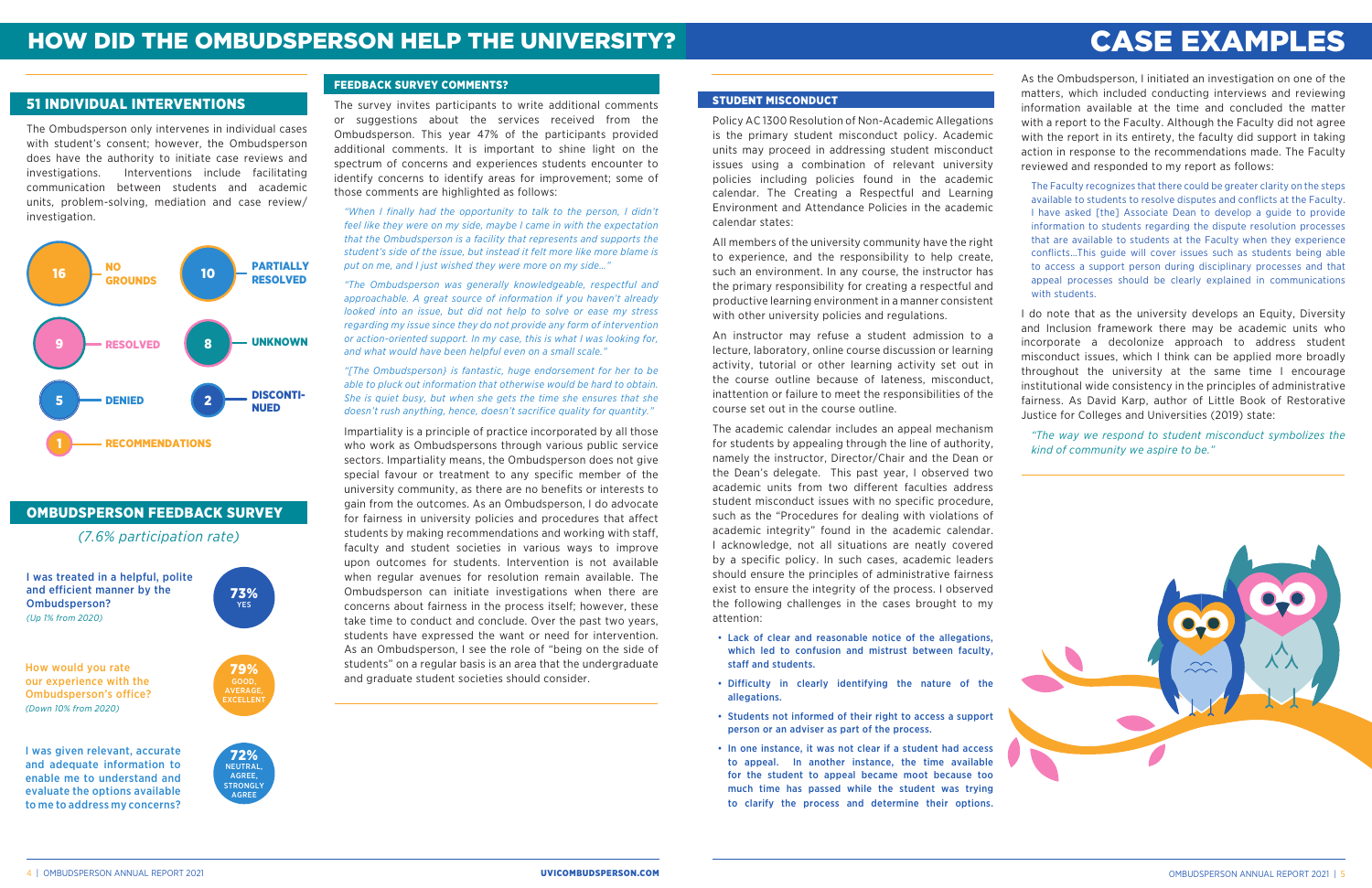The Graduate Supervision Policy calls for graduate thesis work be thoroughly reviewed and include constructive comments for improvement on a schedule negotiated with the student. Furthermore, if a draft of a thesis is not ready, the supervisor provides a written rationale. The times I have been involved in facilitating communication between supervisors and students, I notice: students complete several rounds of revisions based on feedback but lacking a written rationale about the readiness of the work and lack of discussion or confirmation of reasonable timeline for completion, which leave students feeling confined to an uncertain end to their degree.

As per the policy, a written rationale identifies key areas the student needs to complete and provides a written record for both parties to refer to in future discussions and in meeting the criteria set out in the rationale, students have a clear path to complete their degree in a timely manner. Graduate handbooks are a key source of outlining expectations of all those involved in the work of graduate programs. In my previous follow up with the Faculty of Graduate Studies most if not all graduate programs now have a graduate handbook. The policy requires academic units to include unit policies regarding graduate supervision, graduate funding and formal review of student progress

There will be differences in content; however, in my perusal of graduate handbooks, I noticed there is inconsistency in the unit policies that is required by the policy (see sections 5.9, 5.10 and 5.11). I recommend every graduate degree program review their graduate handbook to ensure that the required unit policies, as required by the graduate supervision policy, are updated and accessible for graduate students. I believe updated graduate handbooks will be a means to help alleviate the frustrations graduate students encounter. I have identified some key information set out by the policy that should be included in all graduate handbooks:

- Graduate course requirements and the anticipated approximate timelines for completion of program milestones.
- Procedures and timelines for nominating a supervisory committee that are consistent with FGS guidelines.
- Expected minimum frequency with which students and supervisors would normally meet , this interval should normally not exceed 40 business days – i.e. supervisors and students should normally meet at least twice per term – unless a delay is required by field work, remote study, supervisor or student vacation, sick leave, etc.).

# THEMES & RECOMMENDATIONS EXAMPLE STUDENTS

# ACADEMIC ACCOMMODATIONS – INSTITUTIONAL SHIFT

Moreover, it is a truly taxing endeavour that causes a student to devote their time, energy and resources to the constant articulation of their needs that could otherwise be devoted to study, social integration and academic learning in some format.

In essence, a diverse environment does not imply an inclusive one, and vice versa. An emphasis on diversity measures encourages an emphasis on intake and recruitment programming. Meanwhile, an emphasis on inclusion measurement encourages – and potentially rewards – a holistic commitment to a fully accessible and universally designed environment, a commitment that recognizes that full inclusion comes from removal of barriers to entry and transition within post-secondary, as well as removal of 'environmental' barriers within programs and the student experience

In speaking of these matters, I want to recognize that during COVID, the university community has been responsive and innovative in creating resources, such as the Online Assessment Room along with faculty exercising flexibility and understanding to support students and adding resources to the Learning and Teaching and Support and Innovation Division; however, there is always room for improvement.

At this time of policy review, there is a great opportunity for the university to think of innovative and collaborative ways to build and enhance the policy framework. An example of collaborating with subject matter experts beyond the university is a human rights case between a student and York University regarding the extent a student has to disclose their medical diagnosis in order to receive academic accommodation. The Ontario Human Rights Commission intervened and created new guidelines in collaboration with ARCH Disability Law Centre and York University. The guidelines eliminate the mandatory disclosure of mental health disability diagnosis in order to receive academic accommodations (Ontario Human Rights Commission, 2016). I have provided my specific recommendations to the policy writers as part of the stakeholder consultation process, such as, a clearly defined process for reaching accommodations in practicums. A student from the policy review committee said it best when they said, *"Academic accommodations should be a given and students should not have to justify their accommodations that they are legally entitled to."*

I value the opportunities to be part of policy review committees to help shape and improve university policies. Reviewing policies has its challenges and when it comes to reviewing the university Academic Accommodation Policy AC1205, the challenges are evident. A committee member expressed there needs to be an institutional shift on how we view academic accommodations. I wholeheartedly agree. The process to be registered through the Center for Accessible Learning can be daunting as students are required to provide medical documentation in order to be approved for academic accommodations, which can be expensive to obtain and difficult in accessing medical practitioners. In a paper by Dr. Prema and Dr. Dhand from Thompson River University (Dhand & Prema, 2019) written about academic inclusion and accessibility in STEM education they indicate the following barriers students encounter, which I think can be generously applied to all aspects in accessing accommodations:

- Diminished support systems after secondary (students entering lab-based courses may not be aware of available supports in their university, or the supports simply may not be available);
- Lack of awareness of successful role models (students may not be aware that there are, indeed, successful scientists with disabilities from whom they can learn);
- Lack of access to technologies (students may not have access to the required assistive technology that would enable them to take part in lab activities);
- Poor self-advocacy skills on the part of students;
- Inadequate accommodations.

A consistent concern brought to my attention is about the burdens students face with having to advocate for the implementation of their approved accommodations into their academic courses. The policy indicates that an instructor can only deny an accommodation if it presents undue hardship, which is rare. Furthermore, if instructors disagree, then they are to contact CAL to discuss, which may involve further consultation and if needs be a request for a formal review. Instead of instructors using the process as indicated in the policy, students find themselves in a situation where they have to re-negotiate or justify their accommodations to their instructor at critical times when they have to take exams or when assignments are due. In a 2018 report by the National Educational Association of Disabled Students (NEADS) elaborates this aspect of reaching accommodations further by stating:

- A list of such information and metrics that the student will be required to collect and submit for any instance of formal review.
- Whether students are entitled to funding and, if so, the minimum funding level, and the duration and source(s) of funding, and whether/how the funding is renewable.
- The process by which the academic unit shall advertise internal funding opportunities, if any, for students pertaining to stipends, awards, travel, etc.
- The criteria (e.g. GPA, publication record, research expenses, etc.) for the disbursement of graduate budgets, the selection of nominees, and the recipients of awards.
- The policy will include the minimum frequency with which progress will be assessed, the basis for assessment, written feedback from the student, and mechanisms for addressing identified deficiencies in skills, knowledge, or expertise and/or less than satisfactory progress, and the consequences of sustained unsatisfactory performance.

The policy also tasked the Faculty of Graduate Studies with implementing a campus-wide electronic system for assembling and recording aspects of formal reviews. The Faculty of Graduate Studies is currently working on the "beta" system. I believe this electronic system will be a great tool for students, staff and faculty to monitor and manage graduate research progress towards degree completion and will continue to monitor the progress of this system. I also look forward to a future review of the Graduate Supervision Policy to continue to clarify the policy and procedures. A review is scheduled sometime in 2023.

The Office of the Ombudsperson has recently created a graduate supervision checklist as a tool for students to be proactive in managing their academic work and will work with community partners, such as the Graduate Student Society, to update and make the tool more readily available to the academic units and graduate students.



### REFERENCES

Dhand, R., & Prema, D. (2019, May 31). Inclusion and accessibility in STEM education: Navigating the duty to accommodate and disability rights. *Disability Studies*, pp. 121-142.

National Educational Association of Disabled Students. (2018). *Landscape of Accessibility and Accommodation in Post-Secondary Education for Students with Disabilities*.

Ontario Human Rights Commission. (2016, January 6). *New documentation guidelines for accommodating students with mental health disabilities*. Ontario, York.